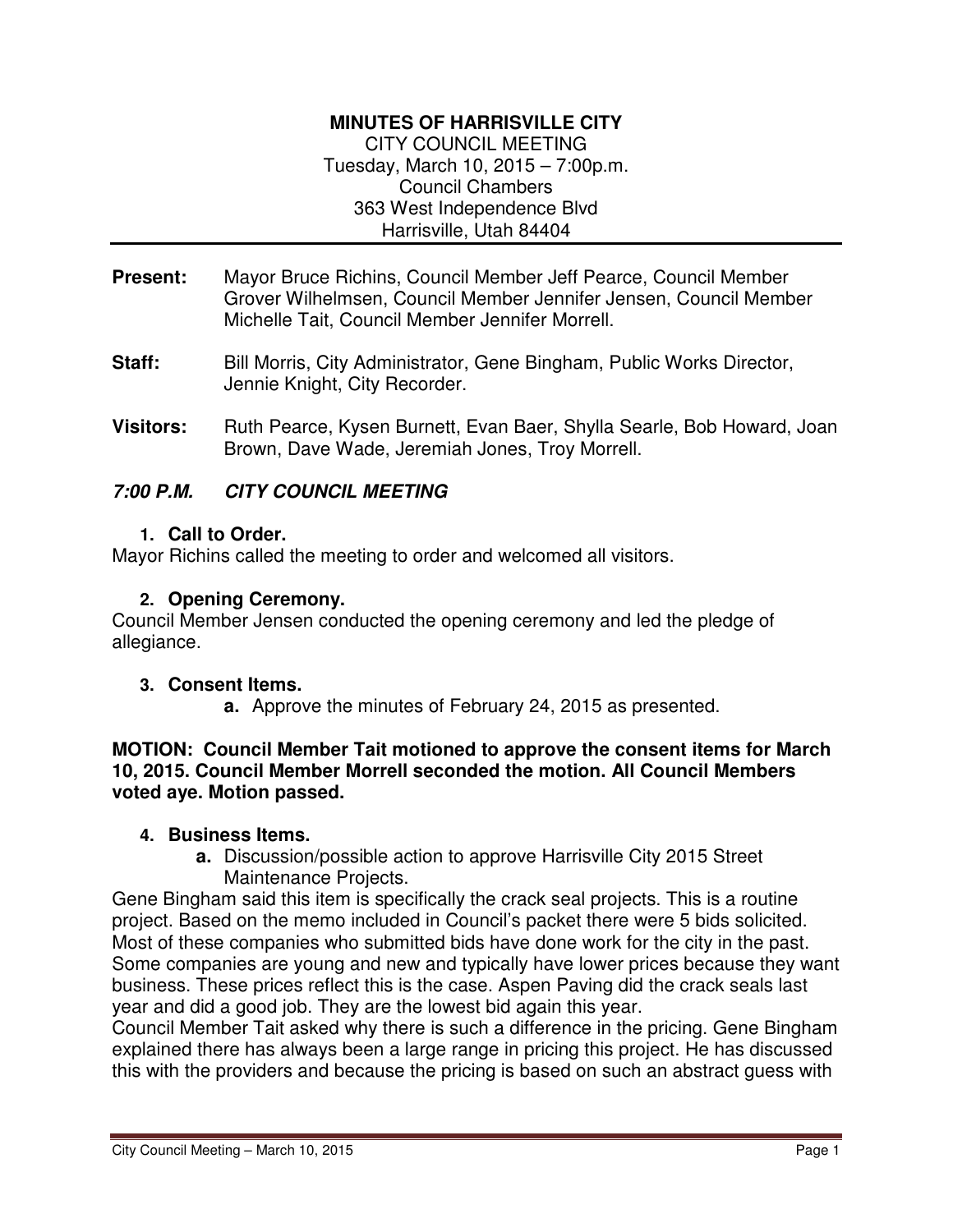regard to how much the project will cost. The best way to get a fair price is soliciting a lot of bids. This seems to work well.

Council Member Pearce asked if this is a city wide project. Gene Bingham confirmed this covers the entire city. He checks every road throughout the city and takes note of the areas that need to be sealed. Some areas need it and some don't; but there are roads throughout the city. The newer roads have a protection against moisture seeping through but the older roads do not. They do their best to try to keep all of the moisture out.

Council Member Morrell asked how long this project will take. Gene Bingham said 3-4 days. He spoke with Aspen Paving today. With approval, they hope to start the first of next week and the project will likely carry into the following week. The project is weather driven and they must keep a close watch.

#### **MOTION: Council Member Morrell motioned to approve the 2015 Street Maintenance Project to Aspen Paving in the amount of \$21,800. Council Member Pearce seconded the motion. A Roll Call vote was taken.**

| <b>Council Member Wilhelmsen</b> | Yes |
|----------------------------------|-----|
| <b>Council Member Tait</b>       | Yes |
| <b>Council Member Pearce</b>     | Yes |
| <b>Council Member Jensen</b>     | Yes |
| <b>Council Member Morrell</b>    | Yes |

# **Motion passed 5-0.**

**b.** Discussion/possible action to approve 2015 Election as Vote by Mail. Jennie Knight explained the past history of the Election budget. It has varied from \$8,500 to \$5,000 over the last 8 years. With the upcoming challenges with voting machines the estimated cost of holding a vote by mail election is very consistent with what we have paid in the past. She recommended holding the hybrid election which will introduce registered voters to the vote by mail option but also allow for those interested in having a voting experience on Election Day. By using city staff the cost of holding the hybrid election is lower than holding an all vote by mail election. This will also allow for residents to be informed in the likelihood elections will become entirely vote by mail. Council Member Tait asked if the polling location will be open only on Election Day. All the other votes will be cast through the mail. Jennie Knight responded, yes, we will have one polling location here at the city office building and all registered voters will receive a ballot through the mail. We are anticipating experiencing the same thing the county found; that people will be more likely to drop off their ballot on Election Day than cast their ballot at the poll. Voters can also vote earlier with a drop box. Council Member Morrell said any votes cast on Election Day will be provisional votes, because the voter will have already received a ballot in the mail.

Council Member Jensen said she has received feedback from elderly voters who were brought up having an Election Day experience. Council Member Morrell said once voters experience the vote by mail option, they usually request this in the future. Jennie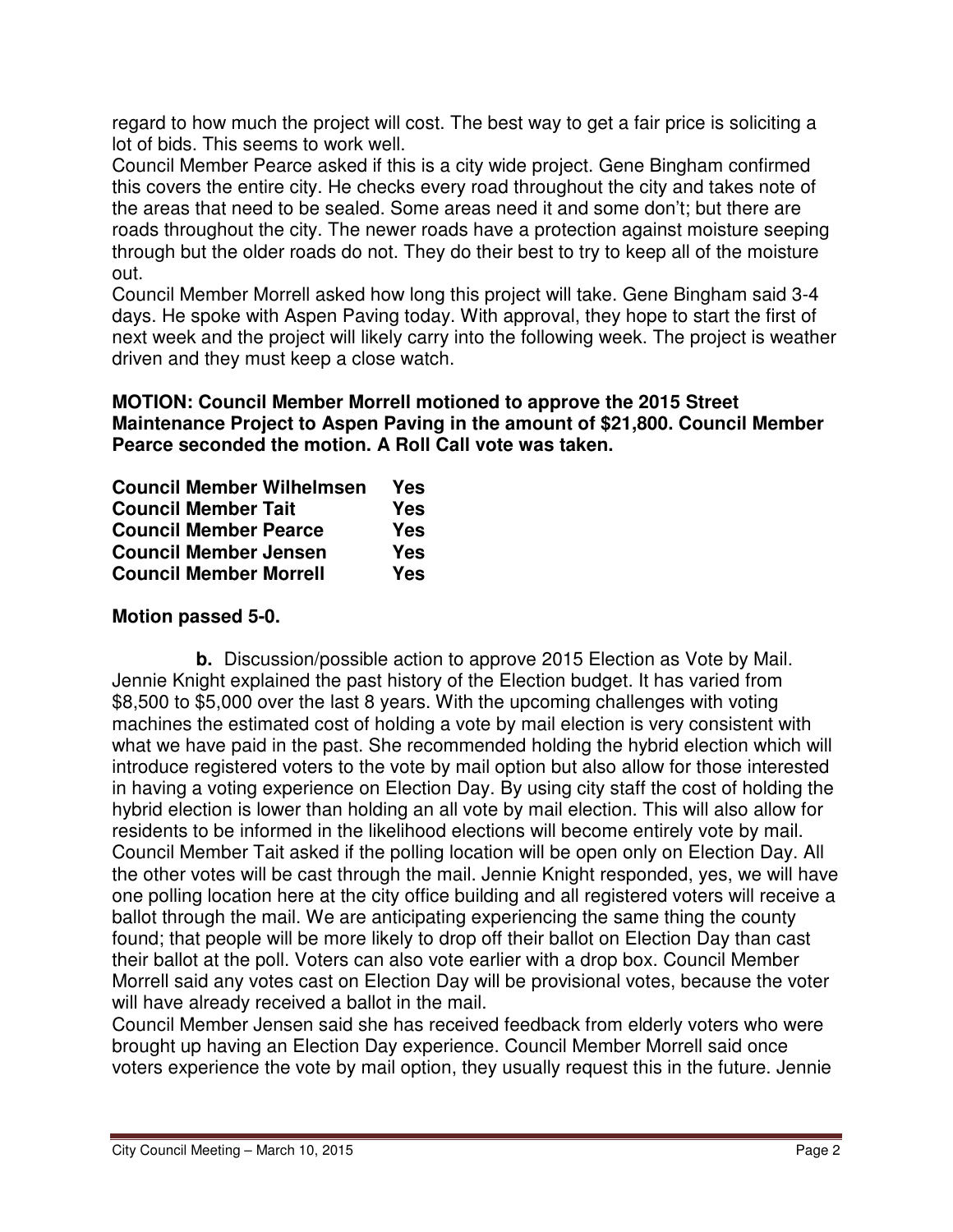Knight said this will help with elections costs as well. Council Member Tait said this also helps with voter turn-out.

Council Member Pearce pointed out the vote by mail will affect the campaigning efforts. Jennie Knight confirmed this will change options with campaigning. This is more an educational effort rather than campaigning problem. Mayor and Council discussed how the campaign timeframe will change to an election period rather than an Election Day. Council Member Morrell explained the candidates can get a daily report from the county election office showing whose ballots have already been cast. Jennie Knight pointed out this will help concentrate efforts in the appropriate areas. Mayor and Council discussed what other cities and counties might be considering.

Council Member Jensen expressed concern with mandating how people vote and taking away choices. Council Member Tait pointed out there are a lot of things in our lives where we have to make adjustments even though we may be used to doing things a certain way. Eventually we will find we have to make adjustments. Jennie Knight said this hybrid election will be a good opportunity for us to see how vote by mail effects our election with also having a polling location available for those who want to vote on Election Day. Mayor and Council discussed a few more advantages and disadvantages of the vote by mail election process.

[Council Member Morrell abstained from the vote due to her employment with Weber County.]

#### **MOTION: Council Member Jensen motioned to approve the 2015 Election as a hybrid election. Council Member Wilhelmsen seconded the motion. All Council Members with exception to Council Member Morrell voted aye. Motion passed.**

**c.** Discussion/possible action to approve Harrisville City Ordinance 469 Business License Regulations and General Revenue.

Bill Morris explained this is a very comprehensive ordinance. He suggested Council do something similar to what we did with the definition ordinance due to the comprehensive information. Included is a study that Zion's Bank has produced showing the maximum fee schedule amounts the city may charge for business license categories. He would like to collect comments and information from each Council Member, make the changes and include this for approval at a later Council meeting. We will have Janette Harris from Zion's Bank present the information and we can invite the businesses to attend at that time. One new change includes the city administrator allowing consideration of reduction in fees for items such as hardships, etc. Reduction in fees will apply to all businesses within the category approved. These fees are based on disproportionate service costs. These services are currently being provided by tax payer dollars. Council Member Tait asked if this considers the discount given to big box stores. Bill Morris said this can be applied the same way; Walmart business license fees increased from around \$61,000 to \$73,000. We currently allow for a 2/3 reduction in this cost. Bill Morris explained that Janette Harris will address some of these items in her presentation. He specified the sections that include changes; 3.01, 3.03, 3.05, and 3.15. Some sections were not affected; 3.09, 3.11, 3.17, 3.19, 3.21. Section 3.13 was just rewritten.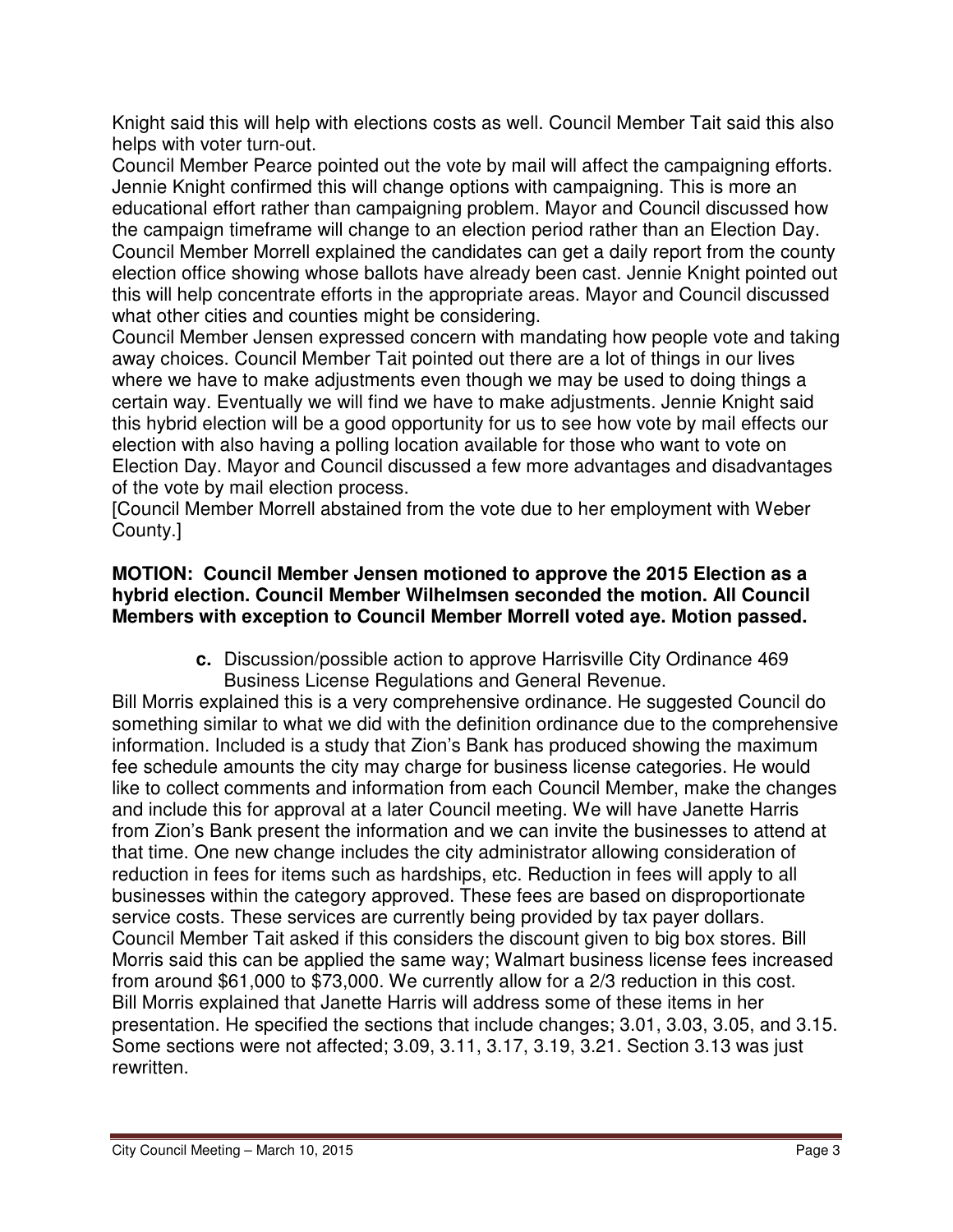Council Member Wilhelmsen said the door to door solicitation section was quite interesting. Bill Morris said this information is provided by the Trust. Mayor and Council gave discussion about door to door solicitation and the requirements. Mayor Richins pointed out they respect the "No Solicitation" signs.

Council Member Morrell said there are some related items being discussed during the legislative session and it would be good to hold off until after the session ends. All Council Members agreed to table this discussion.

# **5. Public Comments - (3 minute maximum)**

No public comments were offered.

# **6. Mayor/Council Follow-up:**

Council Member Jensen said there is continued speeding on her road. She would like to have more patrol on her street. She explained the improvements are not in yet so pedestrians are in the roadway with no sidewalk.

Bill Morris reported that we did not get the RAMP grant. We are requesting a copy of the score sheet. There was another grant submitted that was in direct competition to the one we applied for. Jennie Knight will email the list out to show who was awarded RAMP grants.

Mayor Richins asked Council to turn in their per diem slips for the ULCT conference. Jennie Knight said she will register everyone who is attending but they will need to submit their own forms for mileage travel.

Council Member Tait reported the Easter egg hunt will be on April 4<sup>th</sup>, 2015 at 9:00am. The youth city council will meet to talk about this event on March 19<sup>th</sup> at 7:00pm.

# **7. Adjourn.**

Mayor Richins motioned to adjourn at 7:35pm.

# **8. Heritage Days Work Session.**

Mayor Richins called the work session to order. Council Member Jensen asked if anyone has lined up any volunteers. Mayor Richins mentioned Heidi Slade has offered to help with Harrisville's Got Talent. Council Member Wilhelmsen will reach out to her for help with that event.

Jennie Knight reported that Plain City Fire Department has volunteered to cover the fireworks since North View Fire Department has a conflict with attending due to prior obligations with Pleasant View's Founder's Day celebration. All that is left to address is finding a first aid booth. Chief Wade explained he contacts all of the cities in the spring to see what dates are set as city celebrations. He indicated about 14 firefighters are needed to cover for the Pleasant View fireworks and they only have a 30 man staff; they still have to cover calls as well. Ogden Fire Department sometimes brings resources up towards Mountain View Clinic so they are a little closer to respond, if necessary. He wanted to reach out to Council with what their capabilities are. He said he supports Plain City covering for the fireworks; he doesn't have any problem with that. He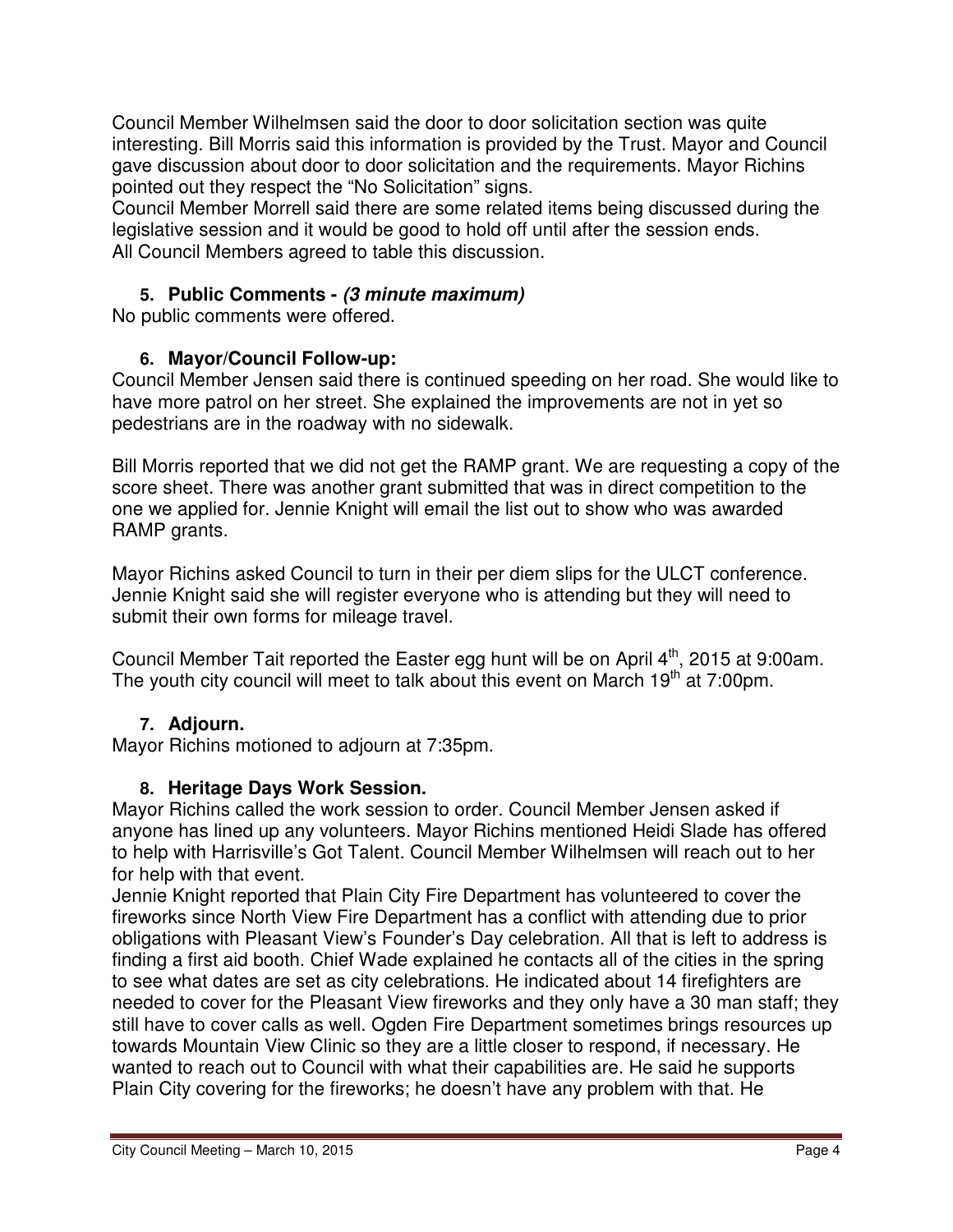explained most of the area that used to be a concern around the Harrisville Park has been developed into houses eliminating some risk. He said there is always a certain risk as fireworks are still dangerous and that needs to be addressed.

Mayor, Council, and Chief Wade agreed the North View Fire Department will participate in the parade at 9:00am and then return mid afternoon to provide EMT services as part of the mass gathering requirement. If Plain City is available to cover the fireworks that should meet the city's needs. He will reach out to Chief Crowton in Plain City as well. He explained it is common for fire departments to trade coverage in certain circumstances. Chief Wade agreed they could lead the Harrisville parade and then head up to Pleasant View. Council Member Wilhelmsen explained the hope of Council is with offset parade times we will have more participants involved.

Council Member Jensen suggested allowing free entrance in the timed run for all volunteers to help incent them to volunteer. They would also get a t-shirt and "swag bag" as well. She has a list of 50 people but has not contacted them yet. She is planning to hold a volunteer meeting on a separate night in the near future. Council Member Morrell said she has the number of volunteers needed for the 5K. She asked if Council Member Jensen has a logo for this year's celebration. Council Member Jensen asked if there is a preference for the logo and if it is full color or black and white. Council Member Morrell stated last year's logo was full color but the t-shirt printer modified it so they could print the shirts in one color to save money. Council Member Morrell said Ryan Walker designed the logo for last year.

Mayor and Council agreed on a preliminary outline of events. Parade will run at 9am. The kickball tournament will start at 10am. Council Member Pearce is in charge of Bingo which will start at 10am and run to either 3pm or 5pm. Council Member Pearce will also solicit prizes for Bingo from local businesses. Ninja Warrior will be run by the Emerson's and will start at 12pm. Council Member Tait will handle the kid's games from 11-2pm. She will also run the sawdust scramble at 1pm. Mayor Richins will hold the frozen t-shirt contest at 2:30pm. Council Member Jensen said she will contact Bryan Fife about running the disc golf tournament at 3pm. Council Member Wilhelmsen will begin Harrisville's Got Talent at 5:30pm running through 7-7:30pm. The dance will begin at 8pm with fireworks at 10pm. Council Member Jensen asked for suggestions on filling the time between 3-5pm. She would also like to have a volleyball tournament at 10am. She will contact Gene Bingham to discuss the condition of the sand. Mayor and Council agreed events can run concurrent.

Mayor and Council discussed using the city newsletter, the marquee and facebook to advertise.

Council Member Wilhelmsen asked about the 3 on 3 basketball tournament. Council Member Jensen said someone needs to contact Russell Dental. Mayor Richins agree to contact him about that tournament. Council Member Wilhelmsen asked about the recreation booth. Council Member Jensen said her family can run that booth. It is always popular.

Council Member Jensen asked if anyone has secured any food booths. Mayor Richins said he has made a few calls. Asian Express does not have the staff to participate. Pier 49 has recently changed ownership and management; he left a message. He contacted both Chic-fil-a and Subway. He will follow-up with Hot Diggety.